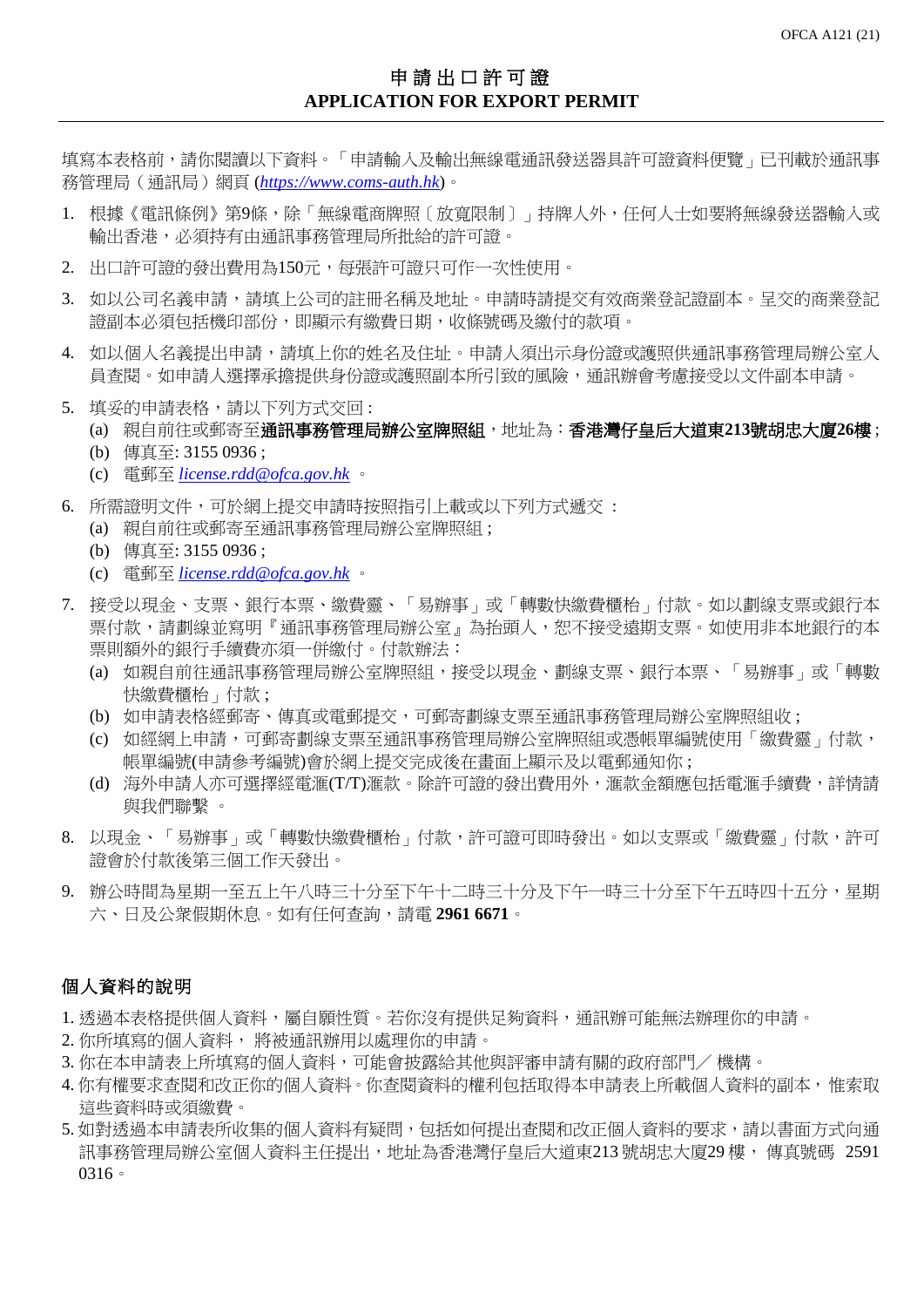Please read the information below before completing this application form. An "Information Note on the Application for Permit for Import and Export of Radiocommunications Transmitting Apparatus" is published at the Communications Authority ("CA") website (*[https://www.coms-auth.hk](https://www.coms-auth.hk/)*).

- 1. Under section 9 of the Telecommunications Ordinance, any person who wishes to import to or export from Hong Kong any radio transmitting apparatus ("RTA") will need to obtain a permit granted by the Communications Authority unless he is the holder of a Radio Dealer Licence (Unrestricted).
- 2. The fee for issuance of an Export Permit is HK\$150. Each permit is good for one shipment of RTA only.
- 3. If the applicant is a company, the required supporting document is a copy of the valid Business Registration Certificate. Copy of the Business Registration Certificate submitted must include the bottom part with a machine-printed column showing the date of payment, the receipt number and the amount paid.
- 4. If the application is made in the name of an individual, the applicant is normally required to produce the HK Identity Card or Passport for inspection. However, OFCA will also accept copy of the above document provided the applicant accepts that sending copy of the document is at the applicant's own risk.
- 5. Please return the completed application form by any of the following methods:
	- (a) Application in person or by post to: **Licensing Office, OFCA, 26/F Wu Chung House, 213 Queen's Road East, Wanchai, Hong Kong ;**
	- (b) By fax to: 3155 0936 ;
	- (c) By e-mail to *[license.rdd@ofca.gov.hk](mailto:license.rdd@ofca.gov.hk)* .
- 6. The required supporting documents may be uploaded following the instruction if the application is submitted online or submitted by any of the following methods:
	- (a) In person or by post to Licensing office of OFCA ;
	- (b) By fax to: 3155 0936 ;
	- (c) By e-mail to *license.rdd*[@ofca.gov.hk](mailto:license.rdd@ofca.gov.hk) .
- 7. Payment can be made by cash, cheque, PPS, EPS or "FPS at counter". For payment by cheque or bank draft, please make the crossed cheque or bank draft payable to "Office of the Communications Authority". Post-dated cheque will not be accepted. In case overseas bank draft is used, it must include any additional charges incurred by our local banks. Payment methods:
	- (a) In person to Licensing office of OFCA, you may pay by cash, crossed cheque, bank draft, EPS or "FPS at counter" ;
	- (b) If application is submitted by post, fax or e-mail, you may send a crossed cheque by post to Licensing office of OFCA ;
	- (c) If application is submitted online, you may send a crossed cheque by post to Licensing office of OFCA or pay by PPS using the given bill number. The bill number (application reference number) will be displayed and emailed to you upon online submission ;
	- (d) For overseas applicant, payment can also be made by remittance through telegraph transfer. In addition to the permit issuance fees, any additional charge incurred in the remittance should be borne by the applicant. Please contact us for further details.
- 8. A permit will be issued immediately upon payment by cash, EPS or "FPS at counter". For payment by cheque or PPS, the permit will be issued on the third working day after fee payment.
- 9. The opening hours are 8:30 am to 12:30 pm and 1:30 pm to 5:45 pm Monday to Friday. Office closes on Saturday, Sunday and Public Holidays. For enquiry, please phone **2961 6671**.

## **Notes about Personal Data**

- 1. The provision of personal data by means of this application form is voluntary. If you do not provide sufficient information, OFCA may not be able to process your application.
- 2. The personal data provided by you will be used by OFCA for processing your application made in this form.
- 3. The personal data you provide by means of this form may be disclosed to other government departments/agencies in connection with the assessment of your application.
- 4. You have a right of request for access and correction with respect to personal data. Your right of access includes the right to obtain a copy of your personal data provided by this application form, though a charge may be levied on obtaining such information.
- 5. Enquiries concerning the personal data collected by means of this form, including the making of request for access and correction, should be submitted in writing to the Personal Data Officer, Office of the Communications Authority, 29/F, Wu Chung House, 213 Queen's Road East, Wan Chai, Hong Kong; or sent by fax to 2591 0316.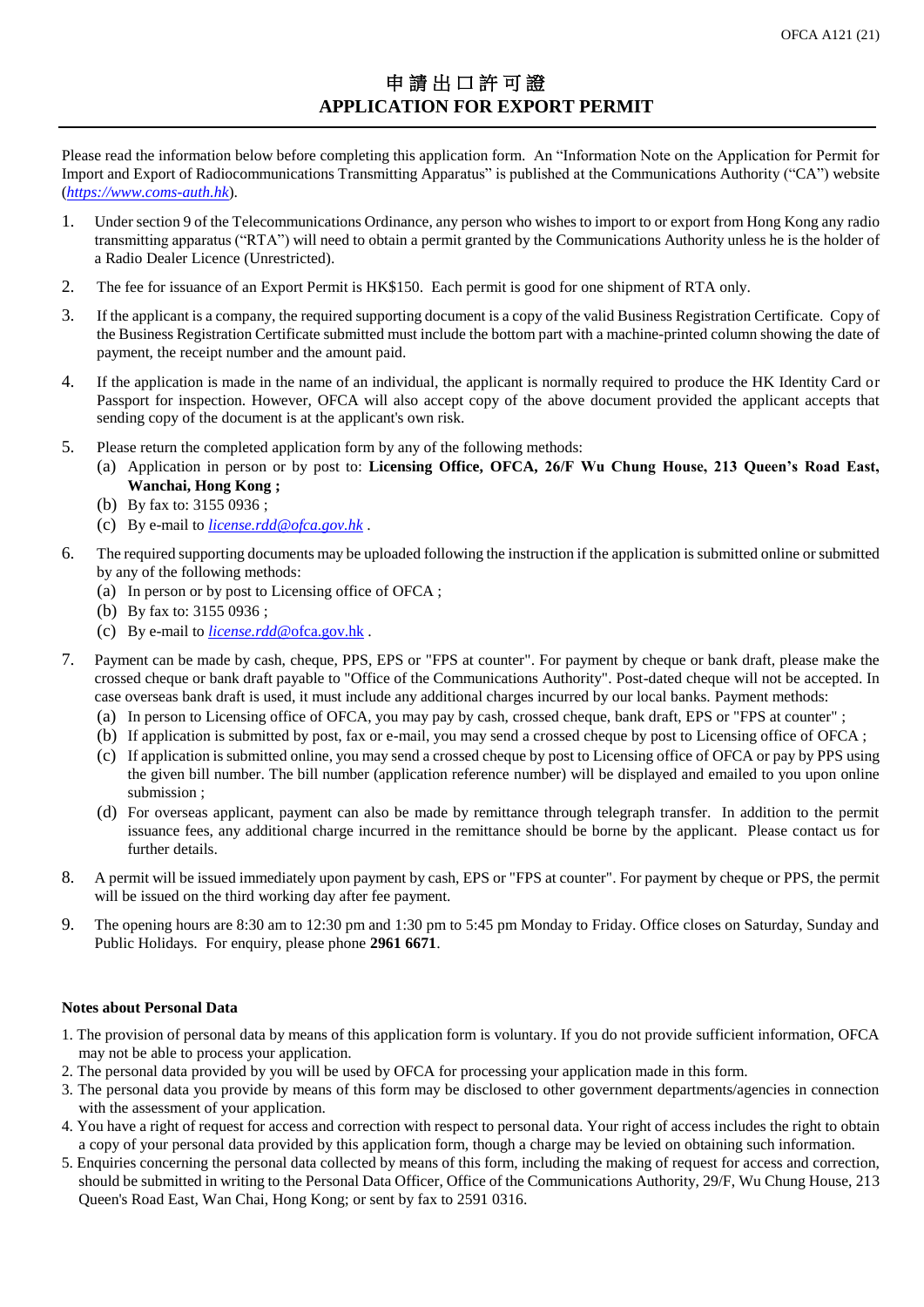

## 通訊事務管理局 **COMMUNICATIONS AUTHORITY** 出 口許可證 **EXPORT PERMIT**

此表格需經繳費並由通訊事務管理局辦公室人員填妥下列第5及6段後,才成為一張有效的出口許可證。 **This form will only become a valid Export Permit upon payment and completion of parts 5 and 6 below by the Office of the Communications Authority.**

| 1. 出口商 Exporter                                                                                                                                                                                                                                                                                                                  |  |                                                                            |                                                                                          | 2. 收貨人 Consignee                                                                        |                                      |             |  |  |  |  |  |
|----------------------------------------------------------------------------------------------------------------------------------------------------------------------------------------------------------------------------------------------------------------------------------------------------------------------------------|--|----------------------------------------------------------------------------|------------------------------------------------------------------------------------------|-----------------------------------------------------------------------------------------|--------------------------------------|-------------|--|--|--|--|--|
| 商號 Name:                                                                                                                                                                                                                                                                                                                         |  |                                                                            |                                                                                          | 商號 Name:                                                                                |                                      |             |  |  |  |  |  |
| 地址 Address:                                                                                                                                                                                                                                                                                                                      |  |                                                                            |                                                                                          | 地址 Address:                                                                             |                                      |             |  |  |  |  |  |
|                                                                                                                                                                                                                                                                                                                                  |  |                                                                            |                                                                                          |                                                                                         |                                      |             |  |  |  |  |  |
|                                                                                                                                                                                                                                                                                                                                  |  |                                                                            |                                                                                          |                                                                                         |                                      |             |  |  |  |  |  |
| 電話 Telephone:                                                                                                                                                                                                                                                                                                                    |  |                                                                            |                                                                                          | 出口日期 Export date:                                                                       |                                      |             |  |  |  |  |  |
| 商業登記證號碼:                                                                                                                                                                                                                                                                                                                         |  |                                                                            |                                                                                          | 貨運方式 Transport mode:                                                                    |                                      |             |  |  |  |  |  |
| Business Registration Certificate No.                                                                                                                                                                                                                                                                                            |  |                                                                            |                                                                                          |                                                                                         |                                      |             |  |  |  |  |  |
| 電郵地址 E-mail:                                                                                                                                                                                                                                                                                                                     |  |                                                                            |                                                                                          |                                                                                         |                                      |             |  |  |  |  |  |
| 3. 出口無線電設備的詳細資料 Full description of the radio equipment to be exported :                                                                                                                                                                                                                                                         |  |                                                                            |                                                                                          |                                                                                         |                                      |             |  |  |  |  |  |
| 數量<br>設備類型<br>Quantity<br>Equipment type                                                                                                                                                                                                                                                                                         |  | 廠名/牌子<br>Make/Brand                                                        | 型號<br>Model                                                                              |                                                                                         | 機身編號<br>Serial number                | 價值<br>Value |  |  |  |  |  |
|                                                                                                                                                                                                                                                                                                                                  |  |                                                                            |                                                                                          |                                                                                         |                                      |             |  |  |  |  |  |
|                                                                                                                                                                                                                                                                                                                                  |  |                                                                            |                                                                                          |                                                                                         |                                      |             |  |  |  |  |  |
|                                                                                                                                                                                                                                                                                                                                  |  |                                                                            |                                                                                          |                                                                                         |                                      |             |  |  |  |  |  |
|                                                                                                                                                                                                                                                                                                                                  |  |                                                                            |                                                                                          |                                                                                         |                                      |             |  |  |  |  |  |
|                                                                                                                                                                                                                                                                                                                                  |  |                                                                            |                                                                                          |                                                                                         |                                      |             |  |  |  |  |  |
|                                                                                                                                                                                                                                                                                                                                  |  |                                                                            |                                                                                          |                                                                                         |                                      |             |  |  |  |  |  |
|                                                                                                                                                                                                                                                                                                                                  |  |                                                                            |                                                                                          |                                                                                         |                                      |             |  |  |  |  |  |
|                                                                                                                                                                                                                                                                                                                                  |  |                                                                            |                                                                                          |                                                                                         |                                      |             |  |  |  |  |  |
|                                                                                                                                                                                                                                                                                                                                  |  |                                                                            |                                                                                          | * 如以上位置不夠,請往下頁填寫其他設備的資料。If the space above is insufficient, please go to the next page. |                                      |             |  |  |  |  |  |
| 4. 出口商聲明 Exporter's Declaration (請在方格內加上✔號以接受聲明 Please check✔the box to accept the declaration)<br>我謹此聲明在本表格內所填報的資料全部正確無誤,並聲明運出的無線電設備將會是在本表格第3段所列的設備。<br>$\Box$<br>I hereby declare that the information given in this form is true and correct and the radio equipment exported shall be as those<br>described in part 3 above. |  |                                                                            |                                                                                          |                                                                                         |                                      |             |  |  |  |  |  |
|                                                                                                                                                                                                                                                                                                                                  |  |                                                                            |                                                                                          |                                                                                         |                                      |             |  |  |  |  |  |
|                                                                                                                                                                                                                                                                                                                                  |  | 申請人姓名                                                                      |                                                                                          |                                                                                         |                                      |             |  |  |  |  |  |
|                                                                                                                                                                                                                                                                                                                                  |  | Applicant's Full Name:                                                     |                                                                                          |                                                                                         |                                      |             |  |  |  |  |  |
|                                                                                                                                                                                                                                                                                                                                  |  |                                                                            |                                                                                          |                                                                                         | (英文請用正楷) (In English BLOCK LETTERS)  |             |  |  |  |  |  |
| 日期 Date:                                                                                                                                                                                                                                                                                                                         |  |                                                                            |                                                                                          |                                                                                         |                                      |             |  |  |  |  |  |
|                                                                                                                                                                                                                                                                                                                                  |  |                                                                            |                                                                                          |                                                                                         |                                      |             |  |  |  |  |  |
| 公事用,不用填寫 FOR OFFICIAL USE ONLY                                                                                                                                                                                                                                                                                                   |  |                                                                            |                                                                                          |                                                                                         |                                      |             |  |  |  |  |  |
| 5. 繳費 Payment                                                                                                                                                                                                                                                                                                                    |  | 6. 批准 Approval                                                             |                                                                                          |                                                                                         |                                      |             |  |  |  |  |  |
|                                                                                                                                                                                                                                                                                                                                  |  |                                                                            |                                                                                          |                                                                                         | 根據電訊條例(香港法例第106章)第9條,現批准上述出口商運出在第3段所 |             |  |  |  |  |  |
| 收據號碼                                                                                                                                                                                                                                                                                                                             |  |                                                                            | 開列的無線電設備。<br>In accordance with Section 9 of the Telecommunications Ordinance (CAP 106), |                                                                                         |                                      |             |  |  |  |  |  |
| Receipt No.:                                                                                                                                                                                                                                                                                                                     |  | permission is hereby given to the above named exporter to export the radio |                                                                                          |                                                                                         |                                      |             |  |  |  |  |  |
| 費用                                                                                                                                                                                                                                                                                                                               |  |                                                                            |                                                                                          | equipment as described in part 3 above.                                                 |                                      |             |  |  |  |  |  |
| Fee paid: \$150                                                                                                                                                                                                                                                                                                                  |  |                                                                            |                                                                                          |                                                                                         |                                      |             |  |  |  |  |  |
| 出口許可證號碼                                                                                                                                                                                                                                                                                                                          |  |                                                                            |                                                                                          |                                                                                         |                                      |             |  |  |  |  |  |
| Export Permit No.:                                                                                                                                                                                                                                                                                                               |  |                                                                            | 通訊事務管理局                                                                                  |                                                                                         |                                      |             |  |  |  |  |  |
| 批准日期 / 時間                                                                                                                                                                                                                                                                                                                        |  | 部門印鑒<br>For the Communications Authority                                   |                                                                                          |                                                                                         |                                      |             |  |  |  |  |  |
| Date / Time Approved:                                                                                                                                                                                                                                                                                                            |  |                                                                            | Departmental Chop                                                                        |                                                                                         |                                      | 代行)         |  |  |  |  |  |

通訊事務管理局辦公室 Office of the Communications Authority

26/F., Wu Chung House, 213 Queen's Road East, Wan Chai, Hong Kong.<br>Telephone : 2961 6671 Fax : 3155 0936